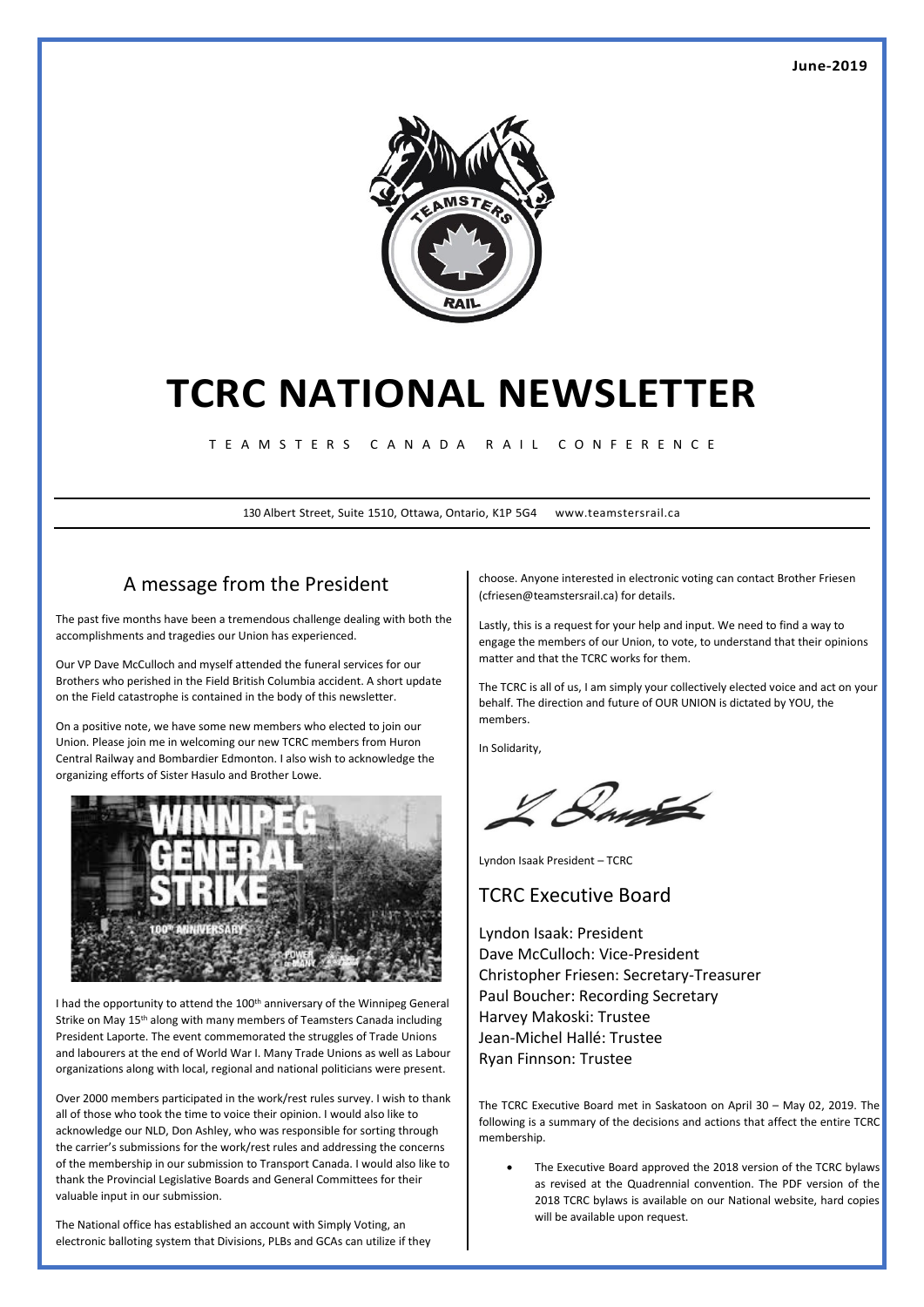- We received three nominations for the Teamsters Canada Youth Committee. The candidate will be selected in July.
- The Executive Board decided that the Vice President transition between Brother Hackl and Brother McCulloch is complete. That being said, contract negotiations remain ongoing with Bombardier and CN RTCs; As Brother Hackl has been the lead negotiator with these bargaining committees, and given the fact that the affected General Chairs did not want to delay or jeopardize the progress made, the Executive Board elected to retain Brother Hackl's services and reassess at the next Executive Board meeting.
- The next Executive Board meeting will be held in Ottawa in July.

#### News

#### Locomotive Voice and Video Recorders

Transport Canada is currently working on draft regulations for the implementation of LVVR subsequent to the passing of Bill C-49. They have set a target to have the draft regulations published in Gazette 1 sometime in June. Once published in Gazette 1 this will open the consultation period for comments on the proposed regulations. The standard comment period is 30 days, but it can vary based on legislative requirements, international obligations, and other considerations. In addition to the requirement to include a regulatory impact analysis statement we have also requested Transport Canada include a privacy impact analysis statement in consultation with the Privacy Commissioner.

#### Field Hill Tragedy and Ministerial Order

February 4, 2019, a runaway train and subsequent derailment near Field, BC claimed the lives of Brother Andrew Dockrell, Brother Dylan Paradis and Brother Daniel Robert Waldenberger-Bulmer.

All investigations into this incident are still ongoing.

On February 8th, 2019, Transport Canada issued a ministerial order directing railways to apply the procedures for securing unattended equipment when a train is stopped with by an emergency brake application on a mountain grade (1.8%).

On April 19<sup>th</sup>, 2019 the TSB released rail safety advisories to Transport Canada regarding the Field Hill investigation.

- First, requesting Transport Canada expand their order to include heavy grades (0.8% to 1.8%)
- Second, requesting Transport Canada to review the efficacy of the inspection and maintenance procedures for grain hopper cars used in CP's unit grain train operations (and for other railways as applicable), and ensure that these cars can be operated safely at all times.

## Hudson Bay Railway – Ponton, MB accident – Occupational Health and Safety Tribunal

On September 15th, 2018, a train derailment near Ponton, Manitoba took the life of Brother Kevin Anderson and critically injured the locomotive engineer.



Transport Canada issued four directions to the Hudson Bay Railway as a result of this accident

- The employer failed to inform operating employees of a known hazard in the workplace.
- 2. The employer has failed to establish a Hazard Prevention Program that complies with each of the components prescribed by subsection 19.1(1) of the Canada Occupational Health and Safety Regulations.
- 3. The employer has failed to prepare, in consultation with the work place committee or the health and safety representative, emergency procedures to be implemented in the event of an accident involving a train, including accidents that occur in a remote location with limited or intermittent radio service or in cases where the train fails to arrive at an identifiable location within the agreed upon time period.
- 4. The employer failed to ensure that there is an ambulance service or other suitable means of transporting operating employees in remote locations who have an injury, occupational disease or illness to a hospital, medical clinic or physician's office, and failed to provide that work place a means of quickly summoning the ambulance service or other suitable means of transportation.

We have also requested a coroner's inquest into this accident. MP Niki Ashton is assisting with this request.

#### Work Rest Rules

Hours of work for Canadians that work under federal jurisdiction, as is the case for most railroad employees, are regulated by provisions of Part III of the *Canada Labour Code*, however, a regulation made under the *CLC* entitled *Railway Running-Trades Employees Hours of Work Regulations (C.R.C., c. 991)* exempts yardmasters, assistant yardmasters, locomotive engineers, locomotive firemen (helpers), hostlers, train conductors, train baggagemen, brakemen, yard foremen, yardmen, switch tenders and car retarder operators from the provision of the *Act* dealing with hours of work. To address this exemption, the *Railway Safety Act* empowers the Governor in Council or the Minister to make regulations or rules regarding hours of work and rest periods to be observed by persons occupying those positions and this is why we are governed currently by the application of the Work/Rest Rules for Railway Operating Employees.

On November 11, 2017, the Minister of Transport published a Notice of Intent to amend the rail safety regulatory framework to address fatigue-related issues which may result in amendments to the *Work/Rest Rules for Railway Operating Employees* and the *Railway Safety Management System Regulations, 2015* or the development of new regulations to address fatigue in the rail industry. The proposed regulatory amendments will provide a more robust fatigue management regime in the rail industry, comprising of amendments and additions to the current prescriptive limits for operating employees, as well as fatigue management and fitness for duty requirements.

A more comprehensive set of science-based prescriptive requirements for rail employees in safety-critical positions is under consideration. The new requirements will integrate the latest fatigue science and will review limits relating to;

- Daily work periods;
- Minimum rest periods;
- Cumulative time on duty (weekly, monthly, annually);
- Daily split work periods; and
- The number of consecutive night duties available.

Consideration will also be given to;

- The start time of the duty period (night versus day);
- A process for the advanced notice of schedules;
- Disruptive schedules (night to day and day to night);